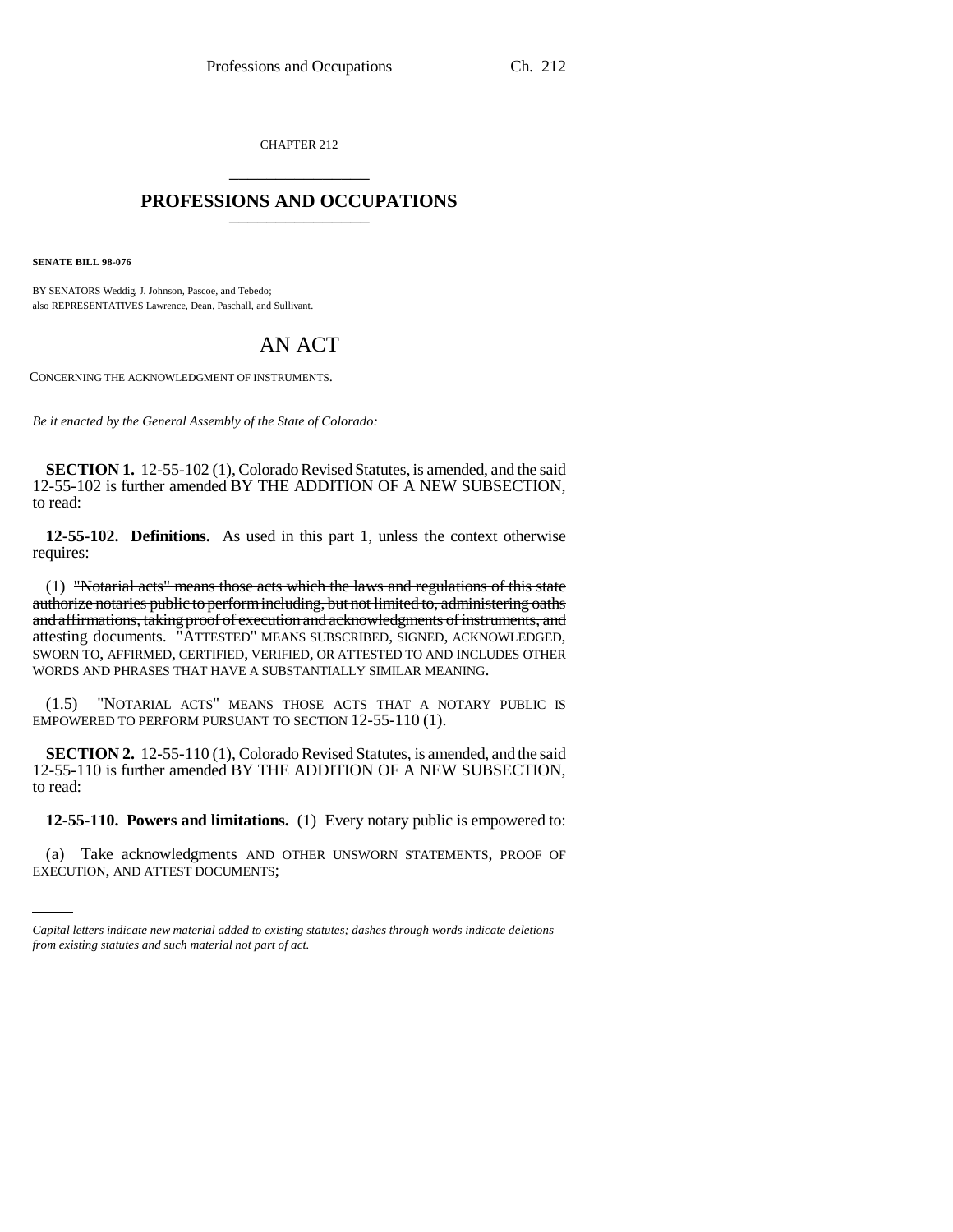## (b) Administer oaths and affirmations;

(c) Certify that a copy of a document is a true copy of another document; GIVE CERTIFICATES OR OTHER STATEMENTS AS TO A NOTARIAL ACT PERFORMED BY SUCH NOTARY. SUCH ACTS SHALL INCLUDE, BUT ARE NOT LIMITED TO, THE GIVING OF CERTIFICATES AS TO, OR CERTIFIED COPIES OF, ANY RECORD OR OTHER DOCUMENT RELATING TO A NOTARIAL ACT PERFORMED BY SUCH NOTARY AND CERTIFYING THAT A COPY OF A DOCUMENT IS A TRUE COPY OF ANOTHER DOCUMENT OR THAT A FACSIMILE IS A TRUE FACSIMILE OF ANOTHER DOCUMENT IN ACCORDANCE WITH SECTION 12-55-120.

(d) Take depositions, AFFIDAVITS, VERIFICATIONS, AND OTHER SWORN TESTIMONY OR STATEMENTS; and

(d.5) PERFORM ANY OTHER ACT THAT IS RECOGNIZED OR OTHERWISE GIVEN EFFECT UNDER THE LAW, RULES, OR REGULATIONS OF ANOTHER JURISDICTION, INCLUDING THE UNITED STATES, PROVIDED SUCH OTHER LAW, RULE, OR REGULATION AUTHORIZES A NOTARY IN THIS STATE TO PERFORM SUCH ACT. HOWEVER, NO NOTARY IS EMPOWERED TO PERFORM AN ACT UNDER THIS PARAGRAPH (d.5) IF SUCH PERFORMANCE IS PROHIBITED BY THE LAW, RULES, OR REGULATIONS OF THIS STATE.

(e) Perform any other act permitted by law. PERFORM ANY OTHER ACT AUTHORIZED BY LAW, RULES, OR REGULATIONS;

(f) PRESENT AND GIVE NOTICE OF DISHONOR AND PROTEST NOTES AND OTHER NEGOTIABLE INSTRUMENTS AS PROVIDED IN PART 5 OF ARTICLE 3 OF TITLE 4, C.R.S., OR THE CORRESPONDING LAWS OF ANOTHER JURISDICTION;

(4) NO NOTARY SHALL SIGN A CERTIFICATE OR OTHER STATEMENTS AS TO A NOTARIAL ACT TO THE EFFECT THAT A DOCUMENT OR ANY PART THEREOF WAS ATTESTED BY AN INDIVIDUAL, UNLESS:

(a) SUCH INDIVIDUAL HAS ATTESTED SUCH DOCUMENT OR PART THEREOF WHILE IN THE PHYSICAL PRESENCE OF SUCH NOTARY; AND

(b) SUCH INDIVIDUAL IS PERSONALLY KNOWN TO SUCH NOTARY AS THE PERSON NAMED IN THE CERTIFICATE, STATEMENT, DOCUMENT, OR PART THEREOF, OR SUCH NOTARY RECEIVES SATISFACTORY EVIDENCE THAT SUCH INDIVIDUAL IS THE PERSON SO NAMED. FOR PURPOSES OF THIS PARAGRAPH (b), "SATISFACTORY EVIDENCE" INCLUDES BUT IS NOT LIMITED TO THE SWORN STATEMENT OF A CREDIBLE WITNESS WHO PERSONALLY KNOWS SUCH NOTARY AND THE INDIVIDUAL SO NAMED, OR A CURRENT IDENTIFICATION CARD OR DOCUMENT ISSUED BY A FEDERAL OR STATE GOVERNMENTAL ENTITY CONTAINING A PHOTOGRAPH AND SIGNATURE OF THE INDIVIDUAL WHO IS SO NAMED.

**SECTION 3.** Part 1 of article 55 of title 12, Colorado Revised Statutes, is amended BY THE ADDITION OF A NEW SECTION to read:

**12-55-110.5. Accommodation of physical limitations.** (1) A NOTARY PUBLIC MAY CERTIFY AS TO THE SUBSCRIPTION OR SIGNATURE OF AN INDIVIDUAL WHEN IT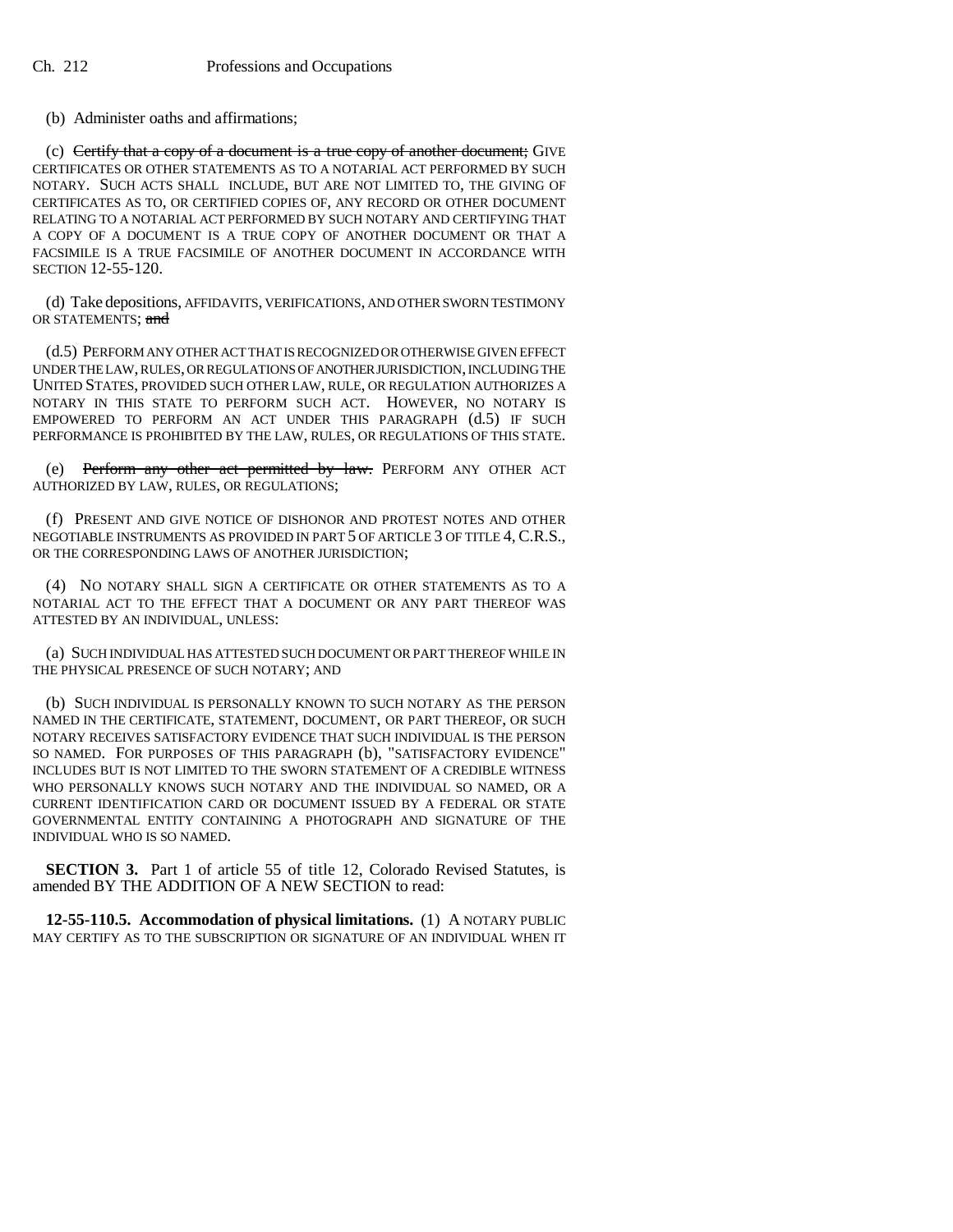APPEARS THAT SUCH INDIVIDUAL HAS A PHYSICAL LIMITATION THAT RESTRICTS SUCH INDIVIDUAL'S ABILITY TO SIGN BY WRITING OR MAKING A MARK, PURSUANT TO THE FOLLOWING:

(a) THE NAME OF AN INDIVIDUAL MAY BE SIGNED BY ANOTHER INDIVIDUAL OTHER THAN THE NOTARY PUBLIC AT THE DIRECTION AND IN THE PRESENCE OF THE INDIVIDUAL WHOSE NAME IS TO BE SIGNED AND IN THE PRESENCE OF THE NOTARY PUBLIC.

(b) THE WORDS "SIGNATURE WRITTEN BY (NAME OF INDIVIDUAL DIRECTED TO SIGN) AT THE DIRECTION AND IN THE PRESENCE OF (NAME AS SIGNED) ON WHOSE BEHALF THE SIGNATURE WAS WRITTEN" OR WORDS OF SUBSTANTIALLY SIMILAR EFFECT SHALL APPEAR UNDER OR NEAR THE SIGNATURE.

(2) A NOTARY PUBLIC MAY USE SIGNALS OR ELECTRONIC OR MECHANICAL MEANS TO TAKE AN ACKNOWLEDGMENT FROM, ADMINISTER AN OATH OR AFFIRMATION TO, OR OTHERWISE COMMUNICATE WITH ANY INDIVIDUAL IN THE PRESENCE OF SUCH NOTARY PUBLIC WHEN IT APPEARS THAT SUCH INDIVIDUAL IS UNABLE TO COMMUNICATE VERBALLY OR IN WRITING.

**SECTION 4.** 12-55-111, Colorado Revised Statutes, is amended to read:

**12-55-111. Journal.** (1) Every notary public shall keep a journal of every acknowledgment taken by him SUCH NOTARY to an instrument affecting the title to real property and, if required, give a certified copy of or a certificate as to any such journal or any of his SUCH NOTARY'S acts, upon payment of his SUCH NOTARY'S fee. therefor.

(2) FOR EACH NOTARIAL ACT, A NOTARY'S JOURNAL MAY CONTAIN THE FOLLOWING INFORMATION:

(a) THE TYPE AND DATE OF THE NOTARIAL ACT;

(b) THE TITLE OR TYPE OF DOCUMENT OR PROCEEDING THAT WAS NOTARIZED AND THE DATE OF SUCH DOCUMENT OR PROCEEDING, IF DIFFERENT THAN THE DATE OF THE NOTARIZATION;

(c) THE NAME OF EACH PERSON WHOSE OATH, AFFIRMATION, ACKNOWLEDGMENT, AFFIDAVIT, DECLARATION, DEPOSITION, PROTEST, VERIFICATION, OR OTHER STATEMENT IS TAKEN;

(d) THE SIGNATURE AND ADDRESS OF EACH PERSON WHOSE OATH, AFFIRMATION, ACKNOWLEDGMENT, AFFIDAVIT, DECLARATION, DEPOSITION, PROTEST, VERIFICATION, OR OTHER STATEMENT IS TAKEN;

(e) THE SIGNATURE, PRINTED NAME, AND ADDRESS OF EACH WITNESS TO THE NOTARIZATION;

(f) ANY OTHER INFORMATION THE NOTARY CONSIDERS APPROPRIATE TO RECORD THAT CONCERNS THE NOTARIAL ACT.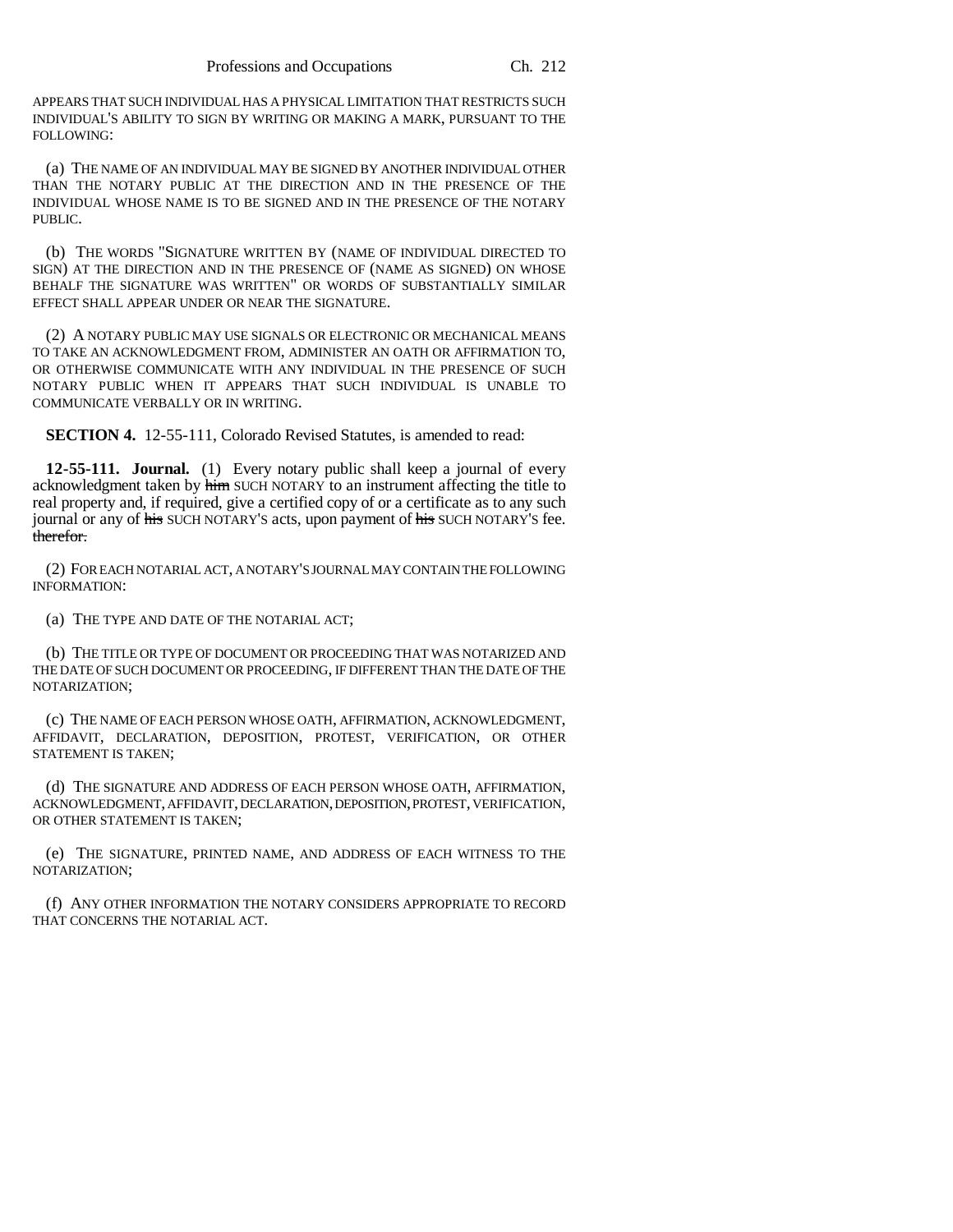Ch. 212 Professions and Occupations

(3) (a) SUBSECTION (1) OF THIS SECTION SHALL NOT APPLY TO ANY DOCUMENT WHERE THE ORIGINAL OR A COPY OF SUCH DOCUMENT CONTAINS THE INFORMATION OTHERWISE REQUIRED TO BE ENTERED IN THE NOTARY'S JOURNAL AND SUCH ORIGINAL OR COPY IS RETAINED BY THE NOTARY'S FIRM OR EMPLOYER IN THE REGULAR COURSE OF BUSINESS.

(b) NOTWITHSTANDING ANY PROVISION OF THIS SUBSECTION (3) TO THE CONTRARY, NO FIRM, EMPLOYER, OR PROFESSIONALLY LICENSED PERSON SHALL PROHIBIT AN EMPLOYEE WHO IS A NOTARY FROM MAINTAINING A JOURNAL OF HIS OR HER NOTARIAL ACTS IN THE REGULAR COURSE OF BUSINESS OF SUCH FIRM, EMPLOYER, OR PROFESSIONALLY LICENSED PERSON.

(c) FOR PURPOSES OF THIS SUBSECTION (3), "FIRM" INCLUDES BUT IS NOT LIMITED TO AN OFFICE WHERE THE BUSINESS OF A REAL ESTATE BROKER, LAWYER, TITLE INSURANCE COMPANY, TITLE INSURANCE AGENT, OR OTHER LICENSED PROFESSIONAL IS REGULARLY CARRIED ON AND THE RECORDS OF SUCH BUSINESS ARE REGULARLY MAINTAINED.

**SECTION 5.** 12-55-112, Colorado Revised Statutes, is amended to read:

**12-55-112. Official signature - rubber stamp seal - seal embosser.** (1) At the time of notarization, a notary public shall sign his SUCH NOTARY'S official signature on every notary acknowledgment CERTIFICATE.

(2) Under or near his SUCH NOTARY'S official signature on every notary acknowledgment CERTIFICATE, a notary public shall rubber stamp or emboss clearly and legibly his SUCH NOTARY'S official seal. The official notary seal shall contain only the outline of the seal, the name of the notary, exactly as he SUCHNOTARY writes his OR HER official signature, the words "STATE OF COLORADO", and the words "NOTARY PUBLIC".

Under or near his SUCH NOTARY's official signature on every notary acknowledgment CERTIFICATE, a notary public shall write or stamp "my commission expires (commission expiration date)".

(4) Every notary public may provide, keep, and use a seal embosser engraved to show his SUCH NOTARY'S name and the words "NOTARY PUBLIC" and "STATE OF COLORADO". The indentations made by the seal embosser shall not be applied on the notary acknowledgment or document to be notarized ON THE DOCUMENT WHERE THE NOTARY CERTIFICATE APPEARS in a manner that will render illegible or incapable of photographic reproduction any of the printed marks or writing.

(5) The illegibility of any of the information required by this section does not affect the validity of a DOCUMENT OR transaction.

(6) FOR PURPOSES OF THIS SECTION, "NOTARY CERTIFICATE"MEANS A CERTIFICATE OR OTHER STATEMENT OF A NOTARY RELATING TO A NOTARIAL ACT PERFORMED BY SUCH NOTARY.

**SECTION 6.** 12-55-121, Colorado Revised Statutes, is amended to read: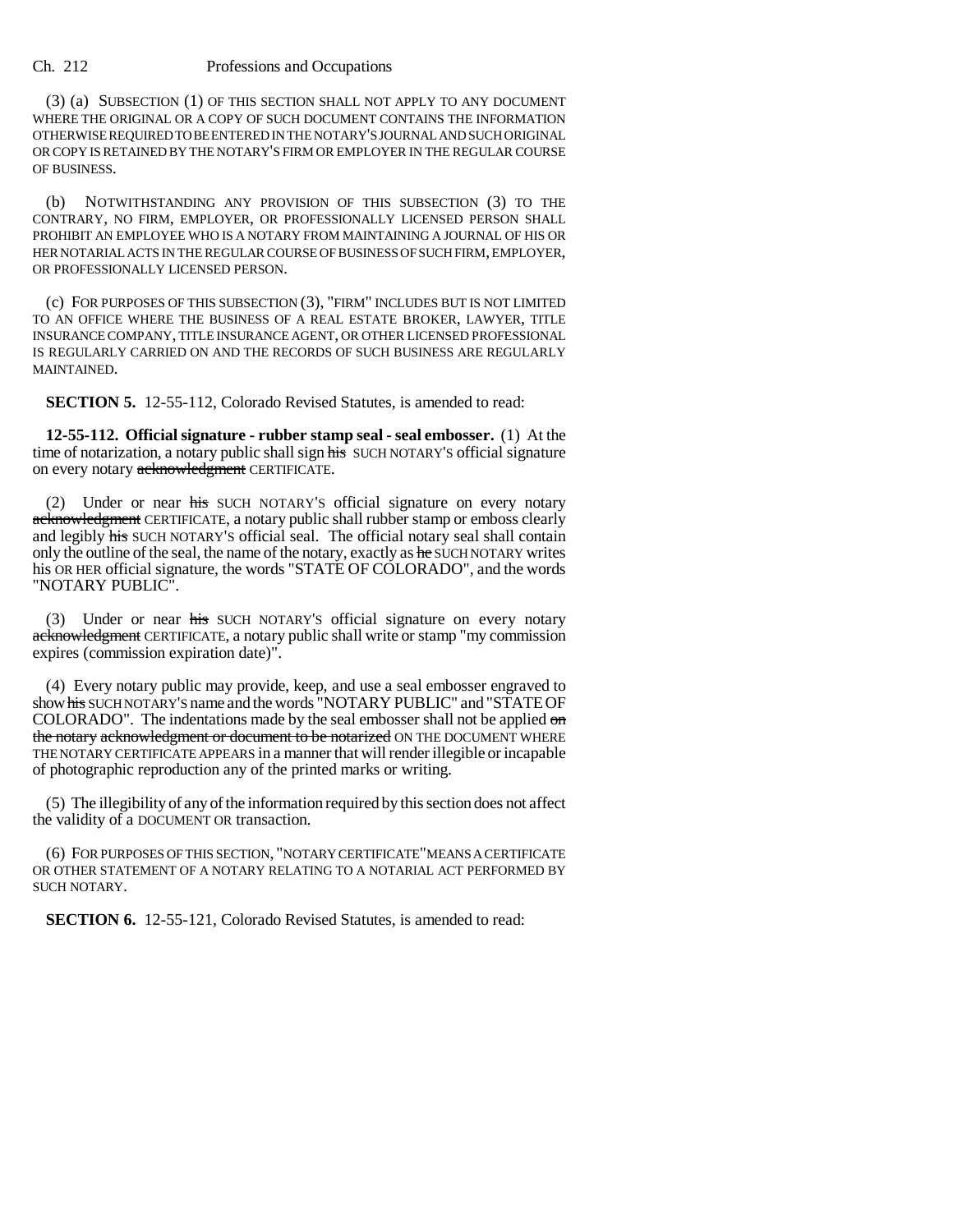**12-55-121. Fees.** (1) The fees of notaries public may be, but shall not exceed, two FIVE dollars for each acknowledgment DOCUMENT ATTESTED BY A PERSON BEFORE A NOTARY, except as otherwise provided by law. THE FEE FOR EACH SUCH DOCUMENT SHALL INCLUDE THE FOLLOWING INCIDENTAL SERVICES OF SUCH NOTARY:

(a) RECEIVING EVIDENCE OF SUCH PERSON'S IDENTITY AS ENUMERATED IN SECTION 12-55-110 (4);

(b) ADMINISTERING AN OATH OR AFFIRMATION TO SUCH PERSON; AND

(c) SIGNING AND SEALING A CERTIFICATE OR STATEMENT OF SUCH NOTARY THAT IS INCLUDED IN OR ATTACHED TO SUCH DOCUMENT AND EVIDENCES THAT THE DOCUMENT WAS ATTESTED BEFORE SUCH NOTARY.

**SECTION 7.** 38-30-127, Colorado Revised Statutes, is amended to read:

**38-30-127. Acknowledgments taken pursuant to other laws.** (1) In addition to the acknowledgment of instruments as provided by articles 30 to 44 of this title, instruments may be acknowledged by:

(a) Members of the armed forces of the United States and certain other persons, as provided by section 24-12-104, C.R.S.;

(b) ANY PERSON WITHIN OR OUTSIDE OF THIS STATE, PURSUANT TO PART 2 OF ARTICLE 55 OF TITLE 12, C.R.S.

(2) ANY PERSON OTHERWISE AUTHORIZED BY LAW TO TAKE ACKNOWLEDGMENTS IN THIS STATE MAY TAKE AND CERTIFY ACKNOWLEDGMENTS EITHER IN ACCORDANCE WITH ARTICLES 30 TO 44 OF THIS TITLE OR IN THE SAME MANNER AND ON THE SAME EVIDENCE AS PROVIDED IN PART 2 OF ARTICLE 55 OF TITLE 12, C.R.S. ANY CERTIFICATE OF ACKNOWLEDGMENT THAT IS TAKEN PURSUANT TO SUCH PART 2 SHALL BE VALID AND HAVE THE BENEFITS SET FORTH IN SUBSECTION (3) OF THIS SECTION, WHETHER SUCH CERTIFICATE IS GIVEN BEFORE OR AFTER THE EFFECTIVE DATE OF THIS ACT.

(3) A CERTIFICATE OF ACKNOWLEDGMENT TAKEN PURSUANT TO PART 2 OF ARTICLE 55 OF TITLE 12,C.R.S., OR TAKEN PURSUANT TO SUCH PART 2 AND SUBSECTION (2) OF THIS SECTION SHALL:

(a) CONSTITUTE PRIMA FACIE EVIDENCE OF PROPER EXECUTION OF THE INSTRUMENT ACKNOWLEDGED;

(b) CARRY WITH IT THE PRESUMPTIONS PROVIDED BY SECTION 38-35-101; AND

(c) BE ACCORDED THE SAME FORCE AND EFFECT AS ANY ACKNOWLEDGMENT TAKEN AND CERTIFIED IN ACCORDANCE WITH ARTICLES 30 TO 44 OF THIS TITLE.